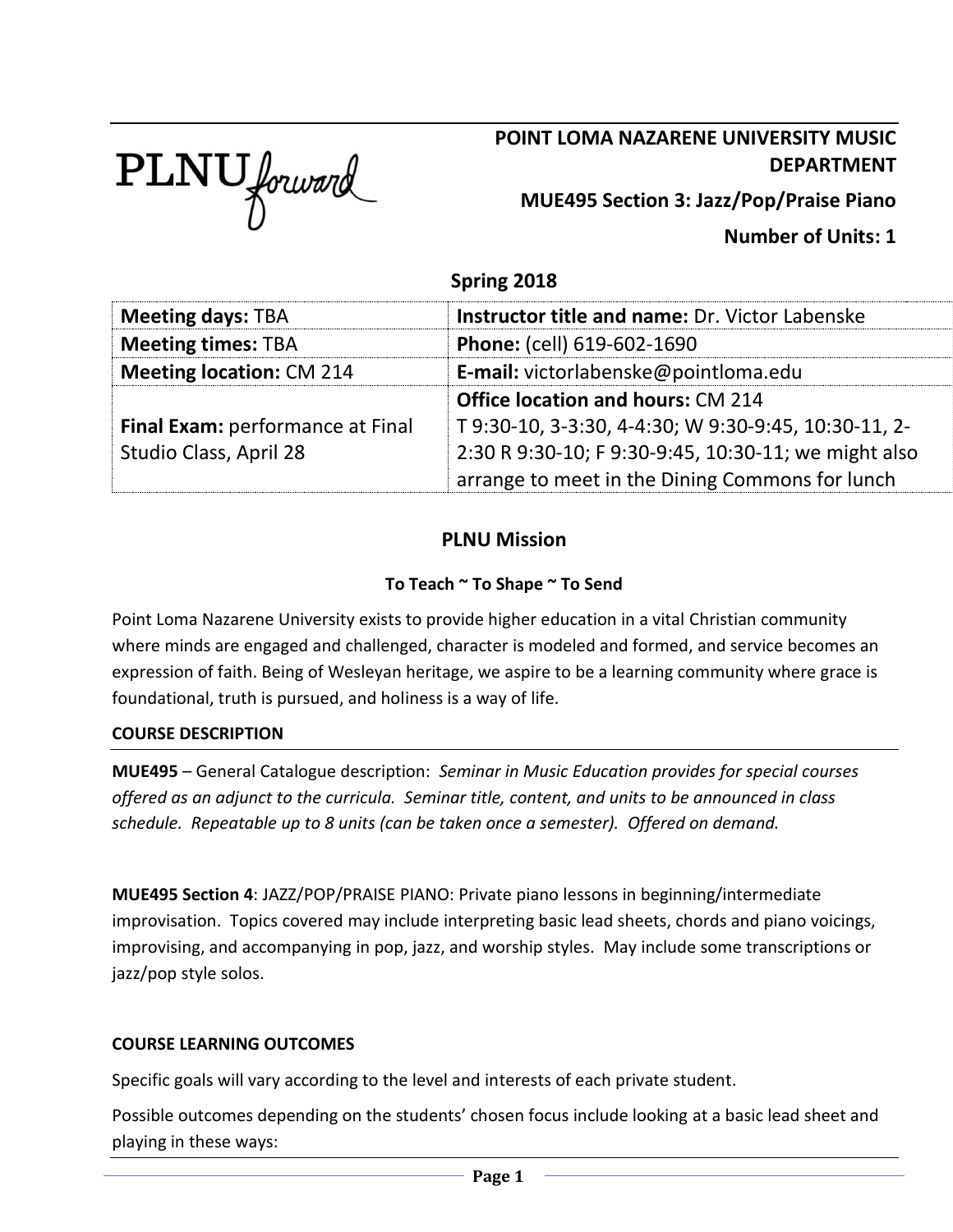- Play the melody with the right hand while comping/accompanying with the left hand
- Improvise new melodies over the chord changes of a given lead sheet
- Create basic solo keyboard arrangements from lead sheets or hymns
- Create simple two-hand accompaniments to accompany singing or instrumental solos in pop, jazz, or worship style
- Play all major, minor, diminished, and augmented triads in all inversions
- Play these types of seventh chords in root position and inversion (Major, minor, diminished)
- Play simple to more complex ii-V-I progressions in all keys.

## **TOPICS COVERED**

The following topics may be covered, depending on the level and needs of the student:

- Triads and inversions
- Seventh chords and ninth chords in root position and inversions
- Arpeggio patterns
- Scales
- Chord extensions
- Altered chords
- Shell voicings
- Left hand voicings for comping
- Two-hand chord voicings and comping
- ii-V-Is in major and minor
- Major scales and jazz modes
- Playing by ear
- Playing/arranging church music

### **COURSE ASSIGNMENTS**

- **Weekly Grade** The 2 components (1. Practice hours and days, 2. Assignment sheet) will be averaged together to create a grade for each lesson after lesson #1.
	- o *Practice hours and days* 
		- Each week at your lesson, you will report the number of hours and the number of days you practiced over the past week
		- If you are studying for 1-unit, you are expected to practice a minimum of 4 hours per week/5 days per week.
		- I'll average your hours practiced with the goal set for practice hours.
		- Your recorded practice time should be on assigned literature only.
		- Practice rooms are available by checking out a key at the music office.
	- o *Assignment sheet –* Together, we will create an assignment sheet at each lesson; in consultation with you, I'll assign a grade for your progress on the previous week's assignments.
	- o *Binder –* I will keep a binder in my office with your assignment sheets. Your job is to take a picture of the assignment sheet at each lesson so that you have an electronic copy to follow throughout the week.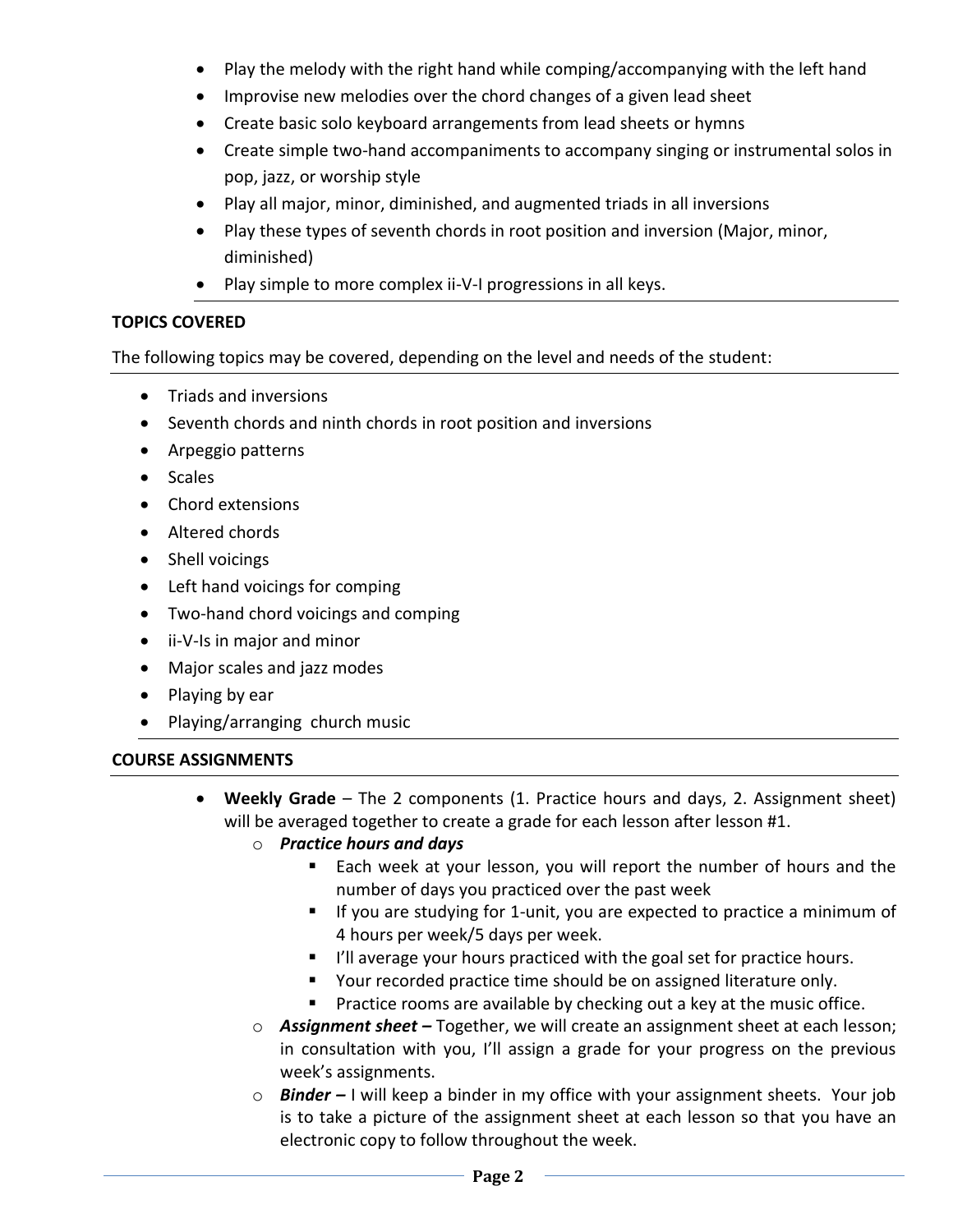- *Completing Pieces –*
	- o If you are studying for **1 unit,** you will memorize **2 pieces** during the semester; 3 leadsheets will count as one piece and don't need to be memorized:
		- The **first piece** by **week 8**.
		- The **second piece** by **our last lesson (before finals week)**.
	- o You will receive 100% of the earned score for the weekly grade if you choose to meet the memory requirements by the due date. If you choose not to meet the requirements, the grade for that week will be 50% of the weekly grade earned that week. Subsequent weekly grades will be 50% until you have chosen to complete the memorize assignment.

#### **REQUIRED TEXTS AND RECOMMENDED STUDY RESOURCES**

To be determined by the instructor after the first lesson. You may borrow music from me for the first 2 weeks. You'll need to order your music right away so you have it by the 3rd lesson. There will also be fees for any competitions you enter. **Ordering from the cheapest place on the internet may cause unacceptable delays.**

Music may be purchased from:

Lovley Music 858-277-5754

MR Music Notes 619-283-2001

Pepper Music [http://www.pianoatpepper.com/catalog/pap\\_index.jsp](http://www.pianoatpepper.com/catalog/pap_index.jsp)

Sheet Music Plus [http://www.sheetmusicplus.com](http://www.sheetmusicplus.com/)

Other Materials Needed for Class: A metronome and possibly manuscript paper.

#### **ASSESSMENT AND GRADING**

| Grading componments (details below): |                                     | grade scale:  |               |
|--------------------------------------|-------------------------------------|---------------|---------------|
|                                      | weekly grade (assignment sheets and | A=93-100      | $C = 73 - 76$ |
|                                      | practice hours/days).               | $A = 90 - 92$ | $C = 70 - 72$ |
| 2.                                   | memorization schedule.              | $B+=87-89$    | $D+=67-69$    |
|                                      | attendance.                         | $B = 83 - 86$ | $D = 63 - 66$ |
|                                      |                                     | $B = 80 - 82$ | $D = 60 - 62$ |
|                                      |                                     | $C+=77-79$    | $F = 0 - 59$  |

#### **PLNU COPYRIGHT POLICY**